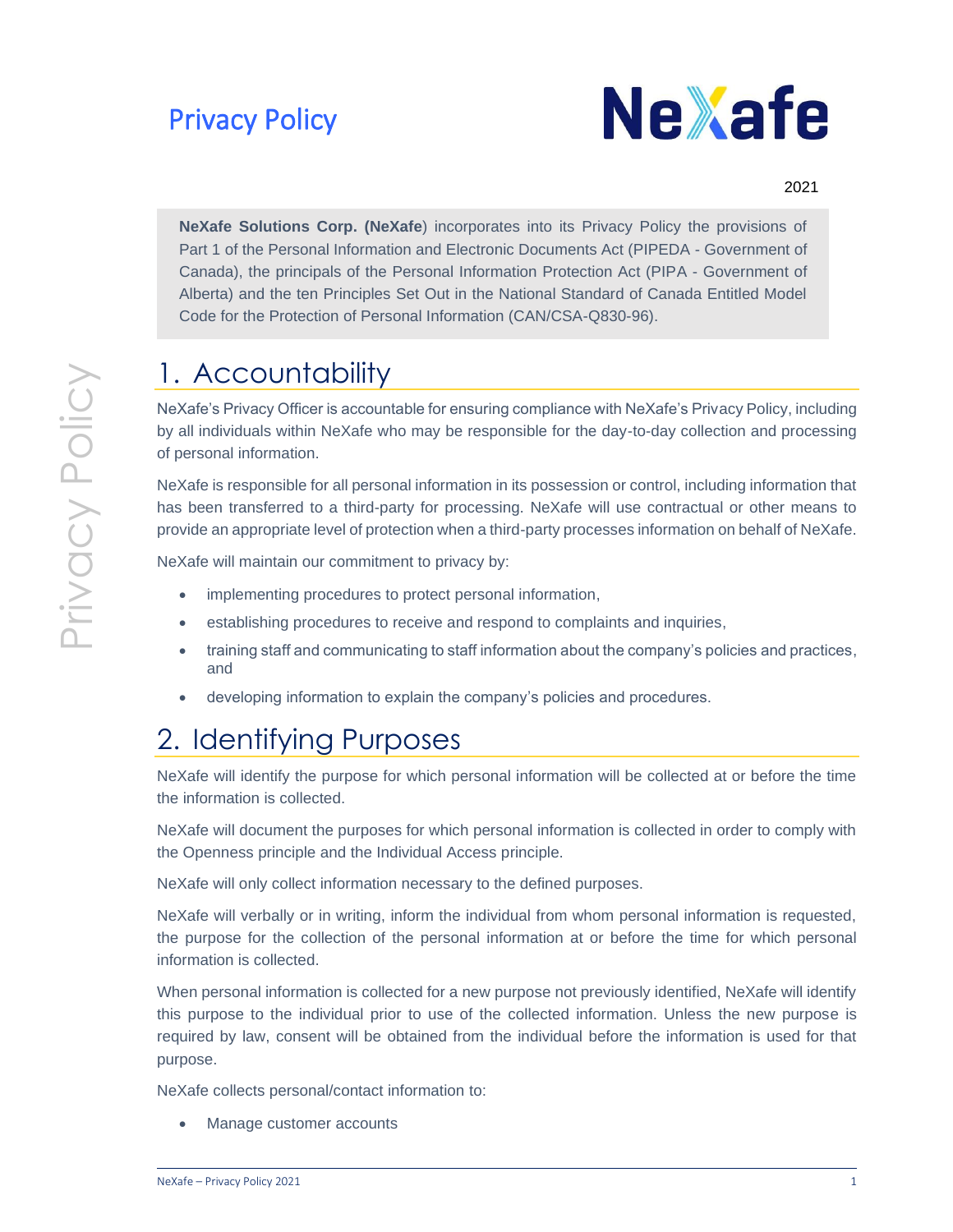- Follow-up with individuals to determine their interest in the products and services provided by NeXafe and inform them of new products, services, or promotions
- Screen individuals for employment or contracting suitability
- Manage and administer personnel (including performance appraisals, security, access control and disciplinary measures)
- Manage and administer compensation and benefits programs
- Administer payroll
- Administer occupational health and safety programs
- Monitor and track skills and competency development
- Meet legal and regulatory requirements (e.g., Employment Standards Legislation, Canada Customs and Revenue Agency reporting requirements)
- Facilitate NeXafe audits when required to do so
- Provide contact information of NeXafe staff to NeXafe insurers
- Provide such information as may be required for administration of NeXafe programs

NeXafe is not responsible for the management of Personal Information collected by its customers through use of NeXafe products and services. However, NeXafe employs reasonable measures to ensure the safety and protection of its customers' information. NeXafe employs strict policies and procedures to protect and maintain the confidentiality of this information. These measures are outlined in the contracts signed by NeXafe customers. Furthermore, NeXafe considers all information collected by its customers as confidential and does not access or use its customer's information other than for data maintenance, auditing, or trend analysis (e.g., benchmarking).

## 3. Consent

NeXafe obtains consent as required for the collection, use and disclosure of personal information and uses reasonable efforts to ensure that individuals understand how their personal information will be used.

NeXafe obtains consent at the same time personal information is collected. However, it may, at times, obtain consent to use and disclose personal information after it has been collected, but before it is used or disclosed for a new purpose.

The sensitivity of the information and the reasonable expectations of the individual determine the form of consent. Express consent will be requested when the information is likely to be considered sensitive; implied consent will be accepted when information is less sensitive. In some cases, consent may be obtained through an individual's authorized representative (such as a legal guardian or a person having power of attorney).

NeXafe may use written, verbal, or digital means for obtaining consent for the collection, use or disclosure of information.

In certain circumstances personal information may be collected, used, or disclosed without the knowledge and consent of the individual. For example, legal, medical, or security reasons may make it impossible or impractical to seek consent. When information is being collected for the detection and prevention of fraud or for law enforcement, seeking the consent of the individual might defeat the purpose of collecting the information. Seeking consent may be impossible or inappropriate when the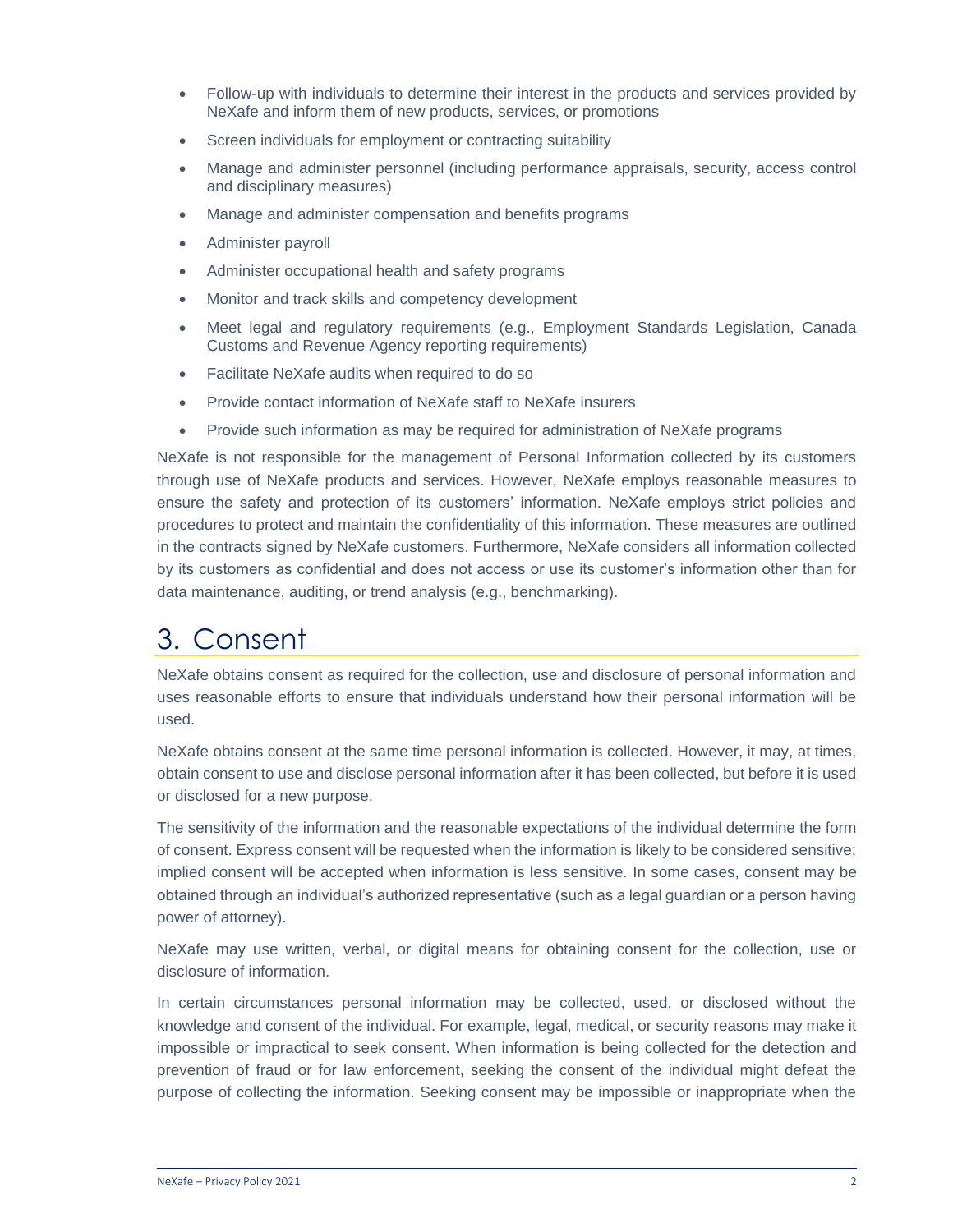individual is a minor, seriously ill, or mentally incapacitated. In addition, organizations that do not have a direct relationship with the individual may not always be able to seek consent.

Consent may be withdrawn at any time, subject to legal or contractual restrictions and reasonable notice. NeXafe and/or the Privacy Officer informs individuals of the implications for withdrawing consent.

## 4. Limiting Collection

NeXafe limits the amount and type of personal information collected to that which is necessary for the identified purpose.

NeXafe collects information by fair and lawful means.

NeXafe may collect the following information from employees, contractors, and suppliers:

- Demographic and contact information including home address and telephone number, date of birth, and social insurance number
- Training, experience, and skills as necessary to establish competence, and regulatory, employer or industry standards compliance
- Education and employment history
- Banking or financial information
- Health information
- Security background checks

NeXafe may collect the following personal information from customers of NeXafe:

- Names and contact information, including home address and telephone numbers
- HSE program documentation (e.g., policies, procedures, practices, and forms) and data included in reports of incidents, hazards, workplace inspections, preventive maintenance programs, safety meetings, safety training and other relevant indicators of safety performance
- Demographic information about customer(s) for NeXafe programs, including number of employees, and interest in programs or facilities for system planning purposes
- Financial information, if members involved in programs with financial eligibility requirements, or where payment is required for programs or services.

NeXafe may collect personal information through the following means:

- Solicited and unsolicited resumes and correspondence
- Completed application forms (paper or on-line format) for employment, benefits, grants and bursaries, business, and other program registrations, etc.
- Worksite audits, inspections, and assessments in person and through telephone interviews
- Online forms through the website

## 5. Limiting Use, Disclosure and Retention

NeXafe does not use or disclose personal information other than for the purpose for which it was collected, except with the consent of the individual or:

- As required or authorized by law;
- In the event that it is required by legal counsel representing NeXafe;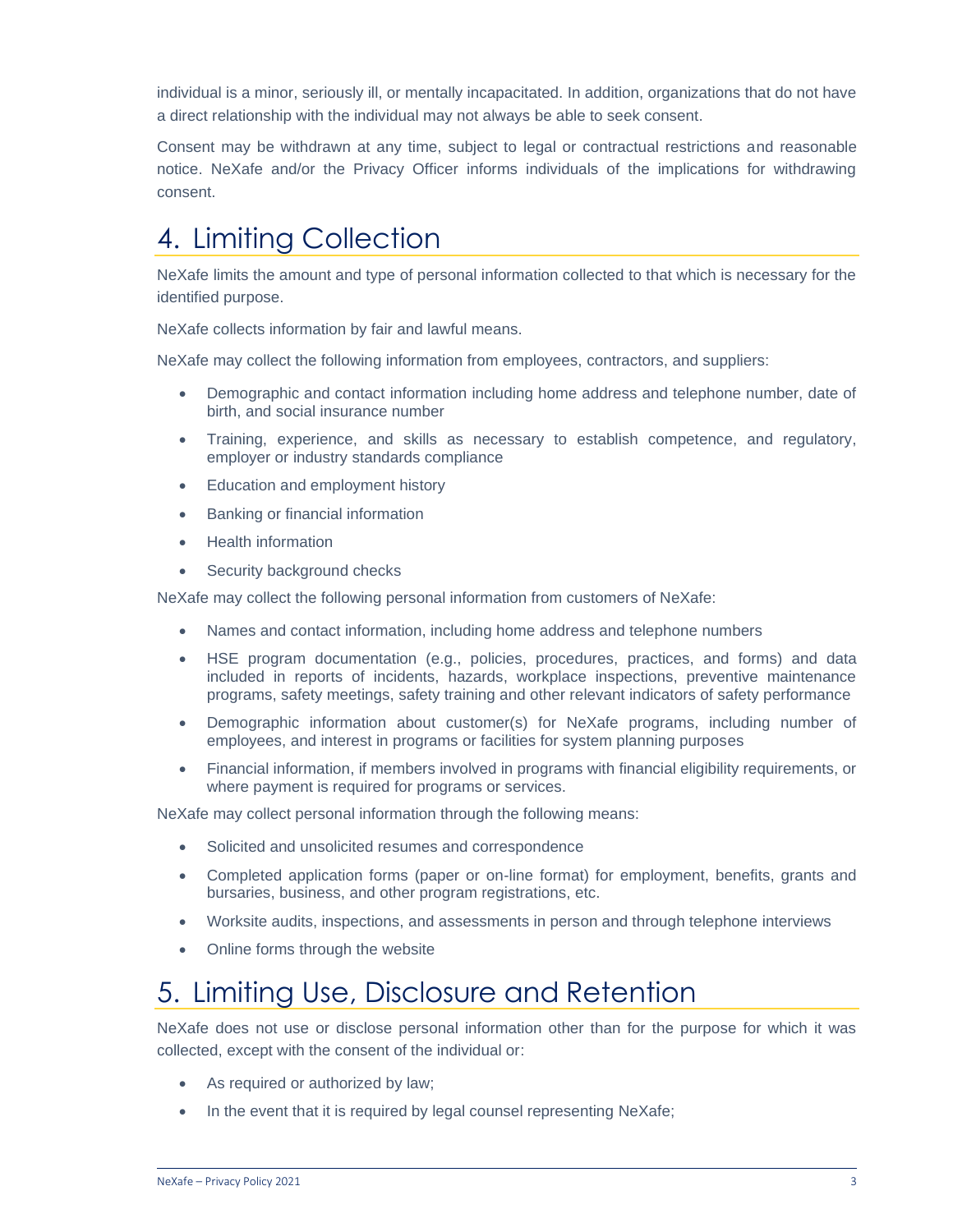- As required to collect a debt owed by the individual to NeXafe;
- As required to comply with a subpoena, warrant or court order;
- When the information is publicly available; or
- To a public authority in the event of imminent danger to any individual.

Only NeXafe employees or contractors with a business need-to-know, or whose duties so require, are granted access to personal information.

NeXafe has developed guidelines and implemented procedures with respect to the retention of personal information. NeXafe retains personal information only as long as it is necessary for the identified purpose, or as required by law. Where personal information is used to make a decision about an individual, NeXafe retains the information, or the rationale for making the decision, long enough to allow the individual access to the information after the decision has been made.

Personal information that is no longer required to fulfill the identified purposes or required by law to be retained is destroyed, erased, or made anonymous.

## 6. Accuracy

NeXafe provides our best efforts to ensure that personal information collected, used, and disclosed is as accurate, complete, and up to date as necessary for the purposes for which it is to be used.

Personal information is kept sufficiently accurate, complete, and up to date to minimize the possibility that inappropriate information may be used to make a decision about the subject individual.

NeXafe updates personal information as and when necessary to fulfill the identified purpose or upon notification by the individual who is the subject of the information.

# 7. Safeguards

NeXafe protects personal information against such risks as loss or theft, unauthorized access, disclosure, copying, use, modification, or destruction, regardless of the format in which it is held.

NeXafe has developed and implemented information security policies and procedures that outline physical, organizational, and technological measures in place to protect personal information as appropriate to the sensitivity of the information. These same measures are employed in the safeguarding and protection of information resources of NeXafe customers.

NeXafe protects personal information disclosed to, or processed by third parties by contractual agreements which address the following as necessary:

- Identifying the types of records provided, collected, created, or maintained in order to deliver the service, and specifying any applicable privacy legislation
- Stipulating the confidentiality of the information and the purposes for which it is to be used
- Identifying the organization(s) having custody and control of the records, including the responsibility and process for handling requests for access to information
- Ensuring that third parties and their employees having access to NeXafe, and information assets are aware of, and understand their responsibility to adhere to NeXafe information handling and security policies, including maintaining the confidentiality of personal information
- Ensuring that NeXafe has access to information produced, developed, recorded, or acquired by third parties as a result of the contract, including timely access in response to requests for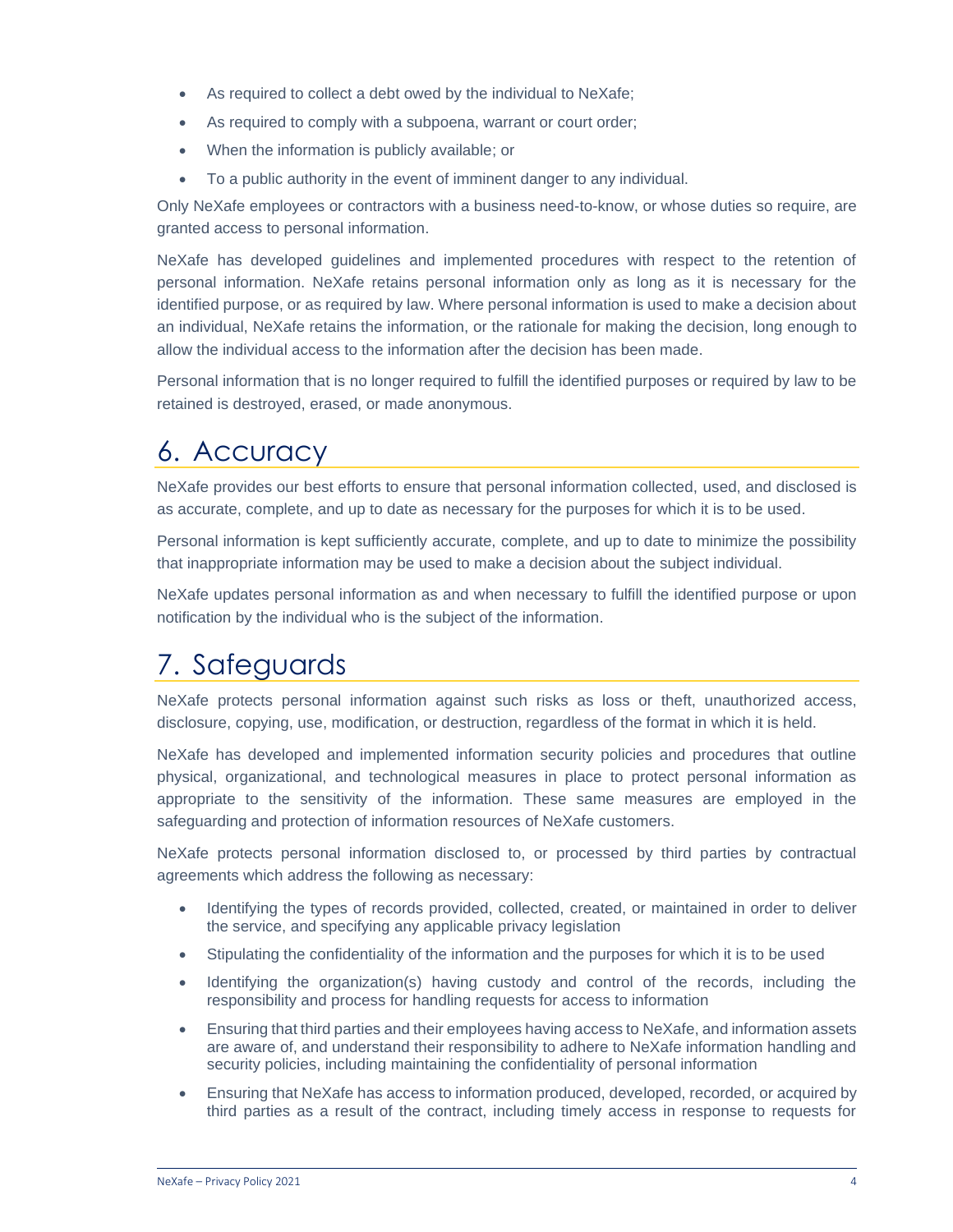information, and specifying that third parties shall not deny access to, or retain custody of, personal information because of late or disputed payment for services

- Requiring third parties to report breaches of confidentiality and privacy to NeXafe Privacy Officer within 48 hours of knowing that the breach occurred
- Addressing disaster recovery and backup of any information assets and systems in the custody of the third party
- Addressing the disposition (e.g., destruction or return) of all NeXafe information assets (e.g., records, hardware, system documentation) upon termination of the contract
- Specifying any audit or enforcement measures that NeXafe will undertake to ensure that third parties comply with information handling and security provisions outlined in contractual agreements (for example, non-disclosure agreements, audit trails, regular review of third-party access requirements, inspection of third-party premises).

NeXafe ensures that all employees are aware of its privacy policies and procedures and understand the importance of maintaining the confidentiality of personal information.

Care shall be taken in the disposal or destruction of personal information to prevent unauthorized parties from obtaining access to the information.

## 8. Openness

Upon request, NeXafe makes available specific information about its policies and practices relating to the management of personal information, including:

- The means of gaining access to personal information held by NeXafe;
- Identification of personal information held by NeXafe, and a general account of its use;
- NeXafe Privacy Policy, guidelines and related procedures are posted and available on our website;
- Reference to the statement of NeXafe Privacy Policy on NeXafe website, if applicable.

To make an inquiry or lodge a complaint about NeXafe personal information handling policies and procedures, contact:

NeXafe Privacy Officer [customer.care@NeXafe.com](mailto:customer.care@ABCanada.com)

## 9. Individual Access

Upon request, NeXafe provides individuals with access to their personal information held by the company. Individuals have the right to challenge the accuracy and completeness of their personal information held by NeXafe, and to have it amended as appropriate.

All requests by individuals (e.g., customers, employees, contractors) to access their personal information held by NeXafe, or to correct or amend their personal information, should be directed to the designated Privacy Officer. Such requests should be in writing.

NeXafe responds to requests for access to personal information within 30 business days.

Responding to an individual's request for information is usually done at no or minimal cost to the individual. However, a fee for reasonable costs incurred may be charged when responding to more complex requests, provided the individual is informed in advance.